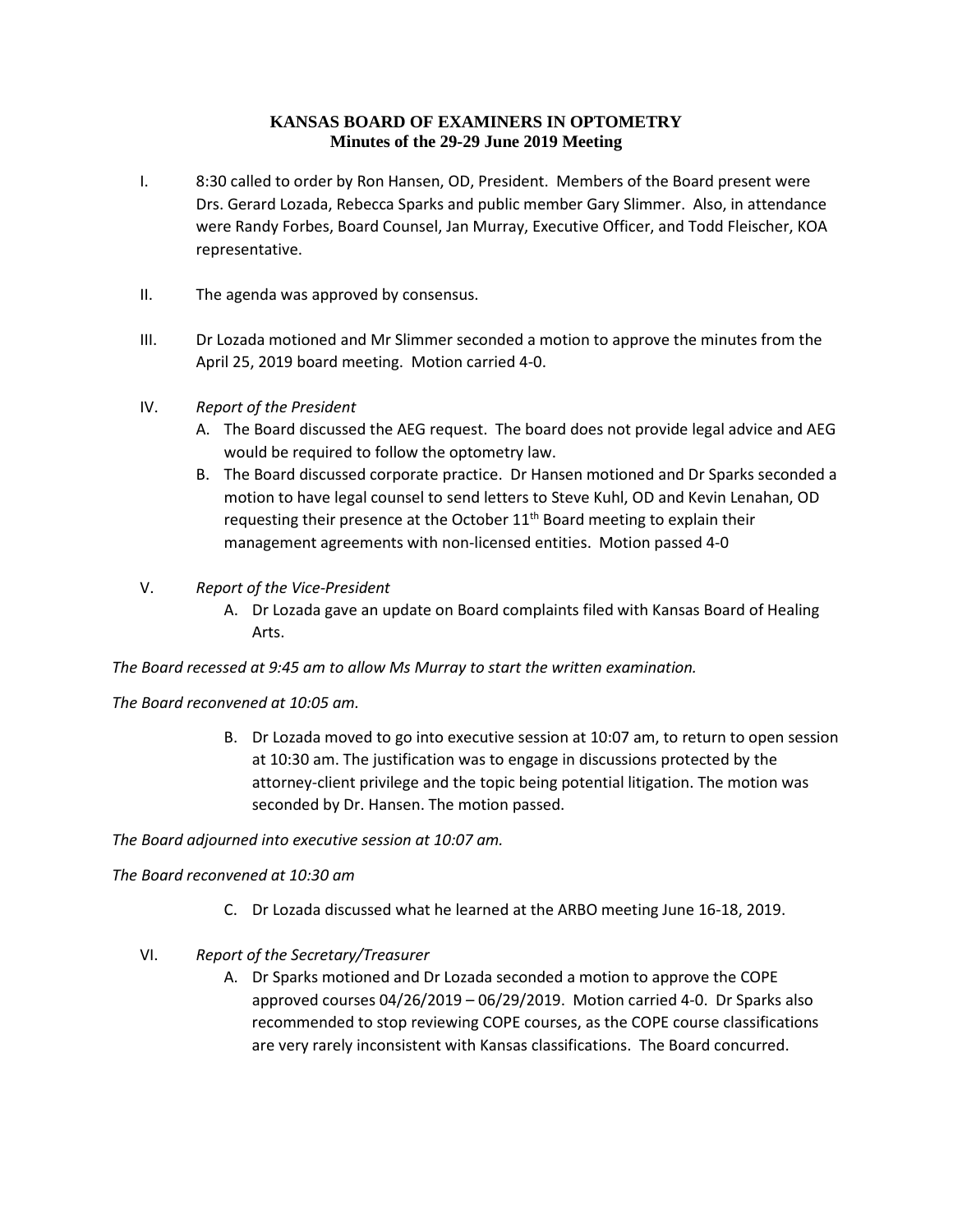- VII. *Report of the Member-At-Large*
	- A. No Report
- VIII. *Report of the Public Member*
	- A. No report
- IX. *Report of the Legal Counsel*
	- A. Mr Forbes gave the Board an overview of the Essilor Expert designation on Essilor's website. The Board concurred at this time that the designation does not imply superiority.
- X. *Report of the Executive Officer*
	- A. Ms Murray reported on renewals: 375 licenses were renewed, 14 were retired and 8 were to be expired on 07/01/2019.
	- B. Trade Names:
		- 1. Dr Sparks moved and Mr Slimmer seconded to approve the trade name of *Visionaries Eyecare,* 413 N Main St, Hutchinson, KS for Steve Miller OD. Motion carried 3-0 with Dr Hansen abstaining.
		- 2. Dr Lozada moved and Dr Sparks seconded a motion to reject the trade names of: *AEG Kansas Professionals, LLC, AEG Kansas Practice, LLC* and *AEG Kanas Eyecare, LLC* of Neil Troyer, OD and Justin Weigel, OD, citing that the use of *Kansas* is too broad of a geographical area, and would be misleading. *AEG* is a non-licensed entity and therefore cannot be in the trade name.
	- C. Reciprocity
		- 1. Dr Lozada moved and Dr Sparks seconded a motion to approve the reciprocity of Lauren Hansen, OD. Motion Carried 4-0
		- 2. Dr Lozada motioned and Dr Hansen seconded a motion to approve the reciprocity of Alina Wheeler, OD. Motion carried 4-0.
	- D. Ms Murray reported that she noticed a Kansas licensed optometrist using *INC* with his practice name instead of *LLC, PC,* or *PA.* The Board instructed Ms Murray to write the doctor a letter requesting his attendance at the October 11, 2019 Board meeting to explain.
	- E. Ms Murray reported on a phone call/email that she had received from an individual that requesting information on whether an optometrist could perform consulting work. The Board instructed Ms Murray to explain to the individual that the Board does not provide legal advice and the individual should either contact their legal counsel or Kansas Board of Healing Arts.

#### XI. *Comments From the Public*

A. Mr Fleischer commented on Corporate Practice and some of the non-compete clauses that appeared overly broad.